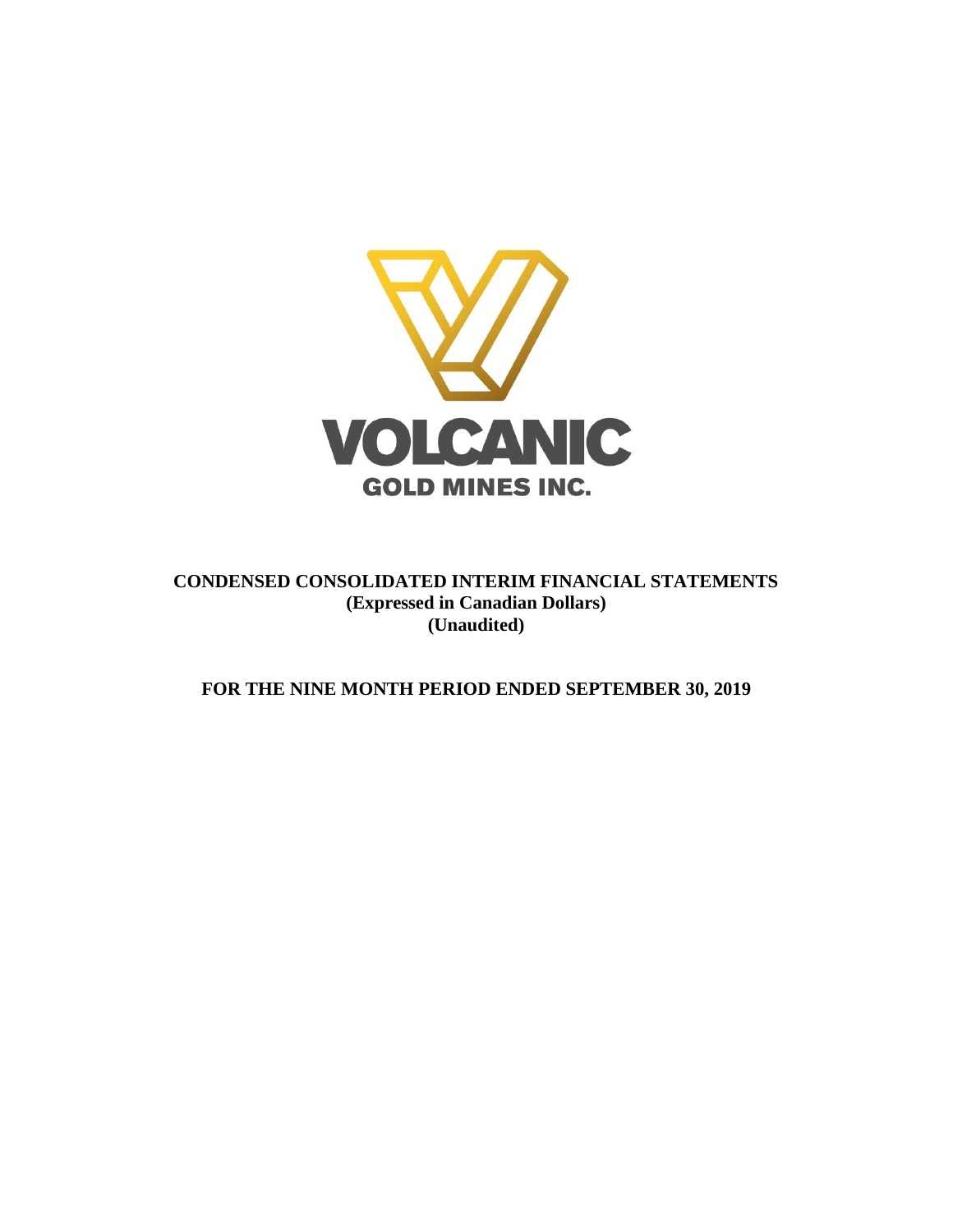### **NOTICE OF NO AUDITOR REVIEW OF CONDENSED CONSOLIDATED INTERIM FINANCIAL STATEMENTS**

In accordance with National Instrument 51-102 of the Canadian Securities Administrators, the Company discloses that its external auditors have not reviewed the unaudited condensed consolidated interim financial statements for the nine months ended September 30, 2019. These financial statements have been prepared by management and approved by the Audit Committee and the Board of Directors of the Company.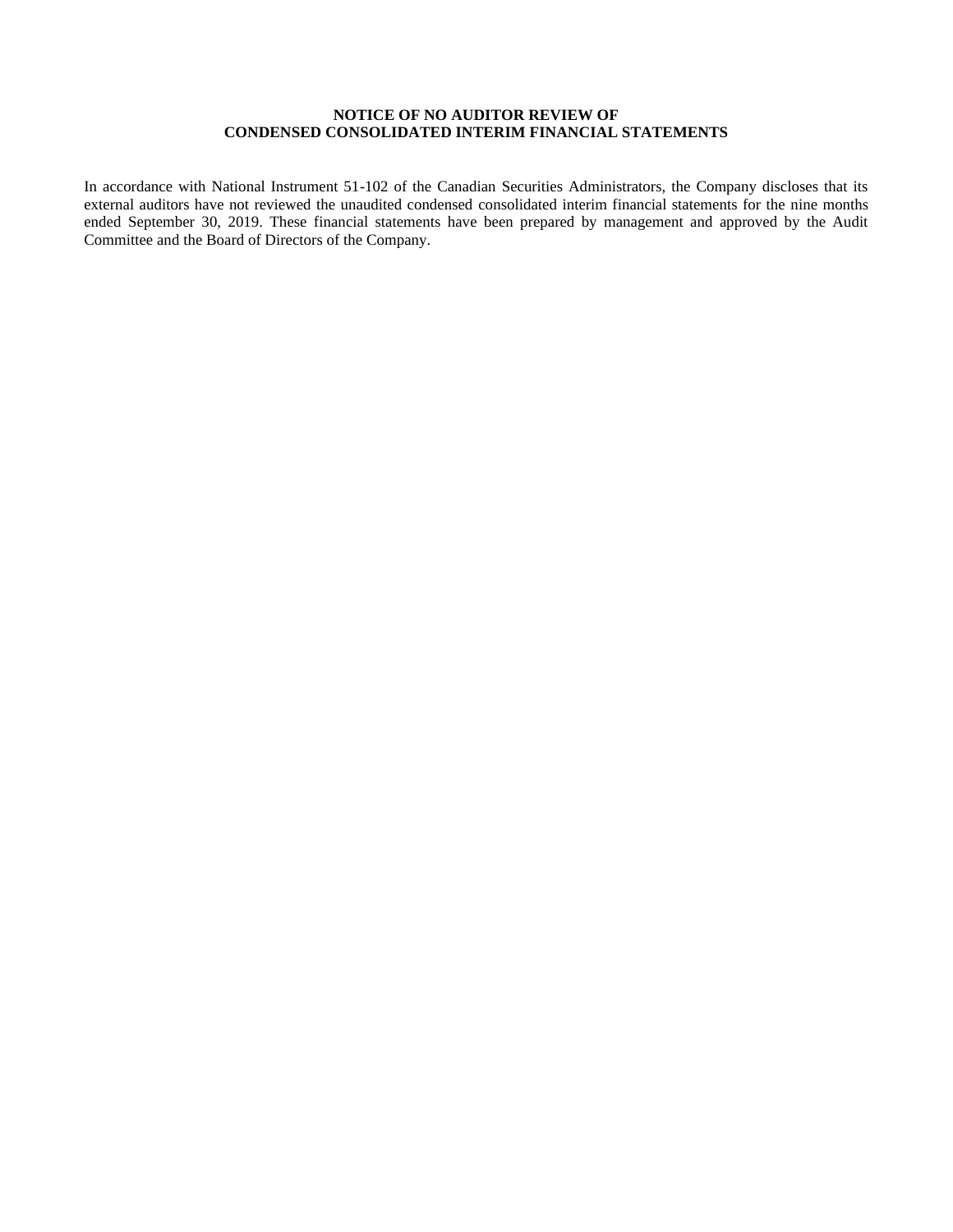#### **VOLCANIC GOLD MINES INC.**

CONDENSED CONSOLIDATED INTERIM STATEMENTS OF FINANCIAL POSITION (UNAUDITED) (Expressed in Canadian Dollars)

|                                                               | September 30,<br>2019 | December 31,<br>2018 |                |
|---------------------------------------------------------------|-----------------------|----------------------|----------------|
| <b>ASSETS</b>                                                 |                       |                      |                |
| <b>Current</b>                                                |                       |                      |                |
| Cash                                                          | \$<br>205,477         | \$                   | 82,675         |
| Receivables                                                   | 2,172                 |                      | 12,416         |
| Prepaid expenses and deposits                                 | 5,382                 |                      | 5,115          |
| Total current assets                                          | 213,031               |                      | 100,206        |
| Non-current                                                   |                       |                      |                |
| Long-term deposits (Note 10)                                  | 61,000                |                      | 61,000         |
| Property and equipment (Note 6)                               | 1,706                 |                      | 6,353          |
| Total non-current assets                                      | 62,706                |                      | 67,353         |
|                                                               |                       |                      |                |
|                                                               | \$<br>275,737         | \$                   | 167,559        |
| <b>LIABILITIES AND SHAREHOLDERS' EQUITY</b>                   |                       |                      |                |
| <b>Current</b>                                                |                       |                      |                |
| Accounts payable and accrued liabilities (Note 10)            | \$<br>118,751         | \$                   | 392,423        |
| <b>Total liabilities</b>                                      | 118,751               |                      | 392,423        |
| Shareholders' equity (deficiency)                             |                       |                      |                |
| Share capital (Note 11)                                       | 13,785,281            |                      | 13,191,847     |
| Other equity reserves                                         | 1,346,557             |                      | 2,143,227      |
| Deficit                                                       | (14,798,441)          |                      | (15, 383, 527) |
| Equity (deficiency) attributed to shareholders of the Company | 333,397               |                      | (48, 453)      |
| Non-controlling interest (Note 7)                             | (176, 411)            |                      | (176, 411)     |
| Total shareholders' equity (deficiency)                       | 156,986               |                      | (224, 864)     |
|                                                               | \$<br>275,737         | \$                   | 167,559        |

Approved and authorized by the Board on November 13, 2019.

*"Simon Ridgway"* Director *"Michael Iverson"* Director Simon Ridgway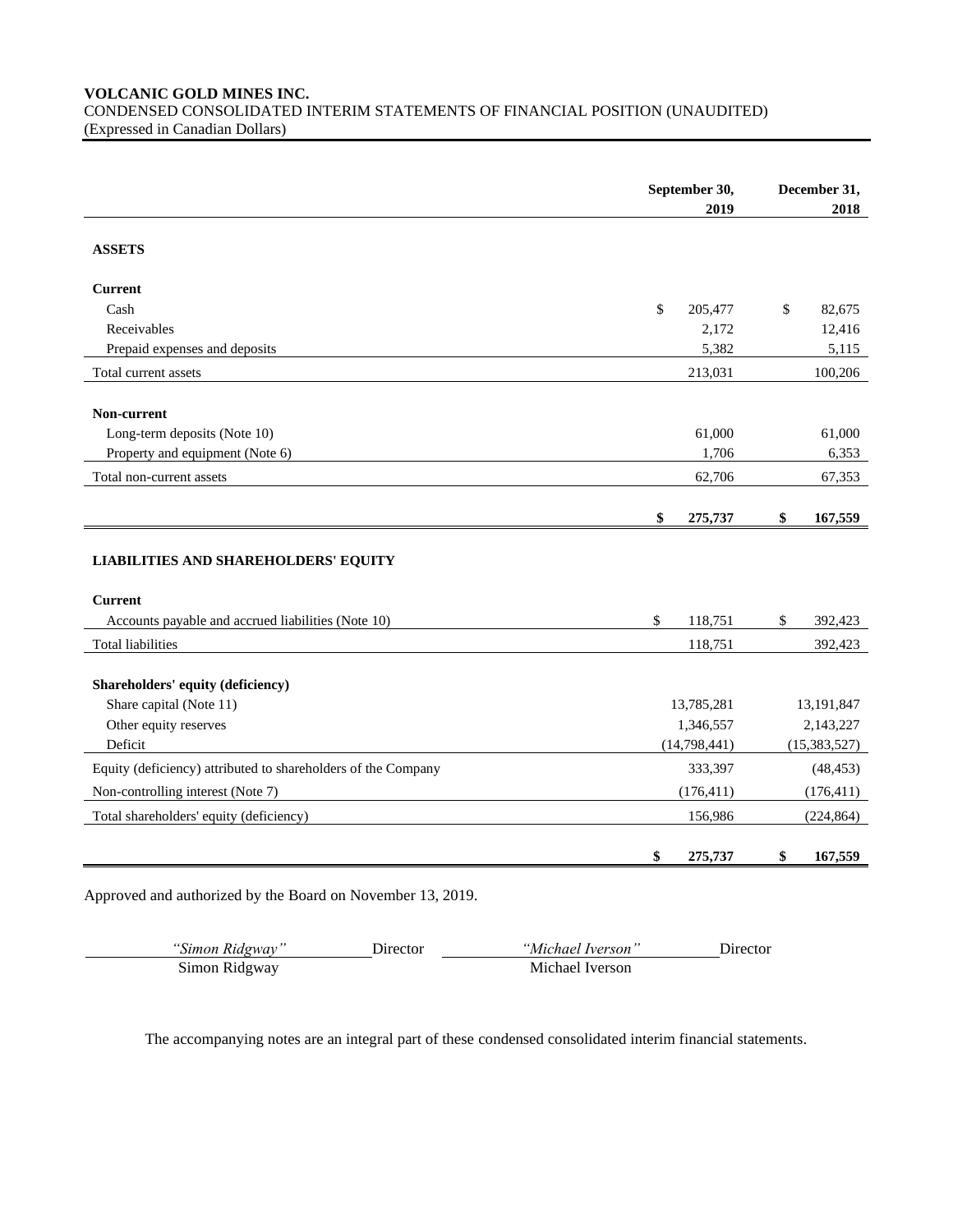### **VOLCANIC GOLD MINES INC.**

CONDENSED CONSOLIDATED INTERIM STATEMENTS OF LOSS AND COMPREHENSIVE LOSS (UNAUDITED) (Expressed in Canadian Dollars)

|                                                                                               | Three months ended September 30, |                   | Nine months ended September 30, |            |             |             |
|-----------------------------------------------------------------------------------------------|----------------------------------|-------------------|---------------------------------|------------|-------------|-------------|
|                                                                                               | 2019                             | 2018              | 2019                            |            |             | 2018        |
| <b>Exploration expenditures</b> (Note 9)                                                      | \$                               | \$<br>186,109     | \$                              |            | \$          | 535,824     |
|                                                                                               |                                  |                   |                                 |            |             |             |
| General and administrative expenses                                                           |                                  |                   |                                 |            |             |             |
| Consulting and management fees (Note 10)                                                      | 19,500                           | 30,500            |                                 | 52,500     |             | 111,500     |
| Depreciation                                                                                  | 3,694                            | 1,399             |                                 | 4,647      |             | 4,200       |
| Investor relations (Note 10)                                                                  | 1,158                            | 34,512            |                                 | 2,720      |             | 175,396     |
| Office and administration (Note 10)                                                           | 13,013                           | 21,992            |                                 | 43,307     |             | 82,491      |
| Professional fees                                                                             |                                  | 26,626            |                                 | 3,544      |             | 36,112      |
| Regulatory and filing fees (Note 10)                                                          | 1,272                            | 1,076             |                                 | 19,152     |             | 12,587      |
| Salaries and benefits (Note 10)                                                               | 11,277                           | 21,510            |                                 | 53,189     |             | 73,048      |
| Travel (Note 10)                                                                              | 2,570                            | 16,956            |                                 | 3,756      |             | 68,542      |
|                                                                                               | 52,484                           | 154,571           |                                 | 182,815    |             | 563,876     |
| Loss before other items                                                                       | (52, 484)                        | (340,680)         |                                 | (182, 815) |             | (1,099,700) |
| <b>Other items</b>                                                                            |                                  |                   |                                 |            |             |             |
| Foreign exchange gain (loss)                                                                  | (1,021)                          | 1,847             |                                 | 2,539      |             | (1,533)     |
| Write-off of mineral property costs (Note 8)                                                  |                                  | (2,671,533)       |                                 |            | (2,671,533) |             |
| Write-off of deferred acquisition costs                                                       |                                  |                   |                                 |            | (43, 569)   |             |
| Loss and comprehensive loss for the period                                                    | \$<br>(53,505)                   | \$<br>(3,010,366) | \$                              | (180, 276) | \$          | (3,816,335) |
|                                                                                               |                                  |                   |                                 |            |             |             |
| Loss and comprehensive loss attributable to:                                                  |                                  |                   |                                 |            |             |             |
| Equity shareholders of the Company                                                            | \$<br>(53,505)                   | \$<br>(2,359,287) | \$                              | (180, 276) | \$          | (3,160,715) |
| Non-controlling interest (Note 7)                                                             |                                  | (651,079)         |                                 |            |             | (655, 620)  |
|                                                                                               | \$<br>(53, 505)                  | \$<br>(3,010,366) | \$                              | (180, 276) | \$          | (3,816,335) |
|                                                                                               |                                  |                   |                                 |            |             |             |
| Basic and diluted loss per common share attributable to<br>equity shareholders of the Company | \$(0.01)                         | \$(0.36)          |                                 | \$(0.02)   |             | \$(0.48)    |
|                                                                                               |                                  |                   |                                 |            |             |             |
| Weighted average number of common shares outstanding                                          | 8,603,880                        | 6,555,219         |                                 | 7,850,634  |             | 6,555,219   |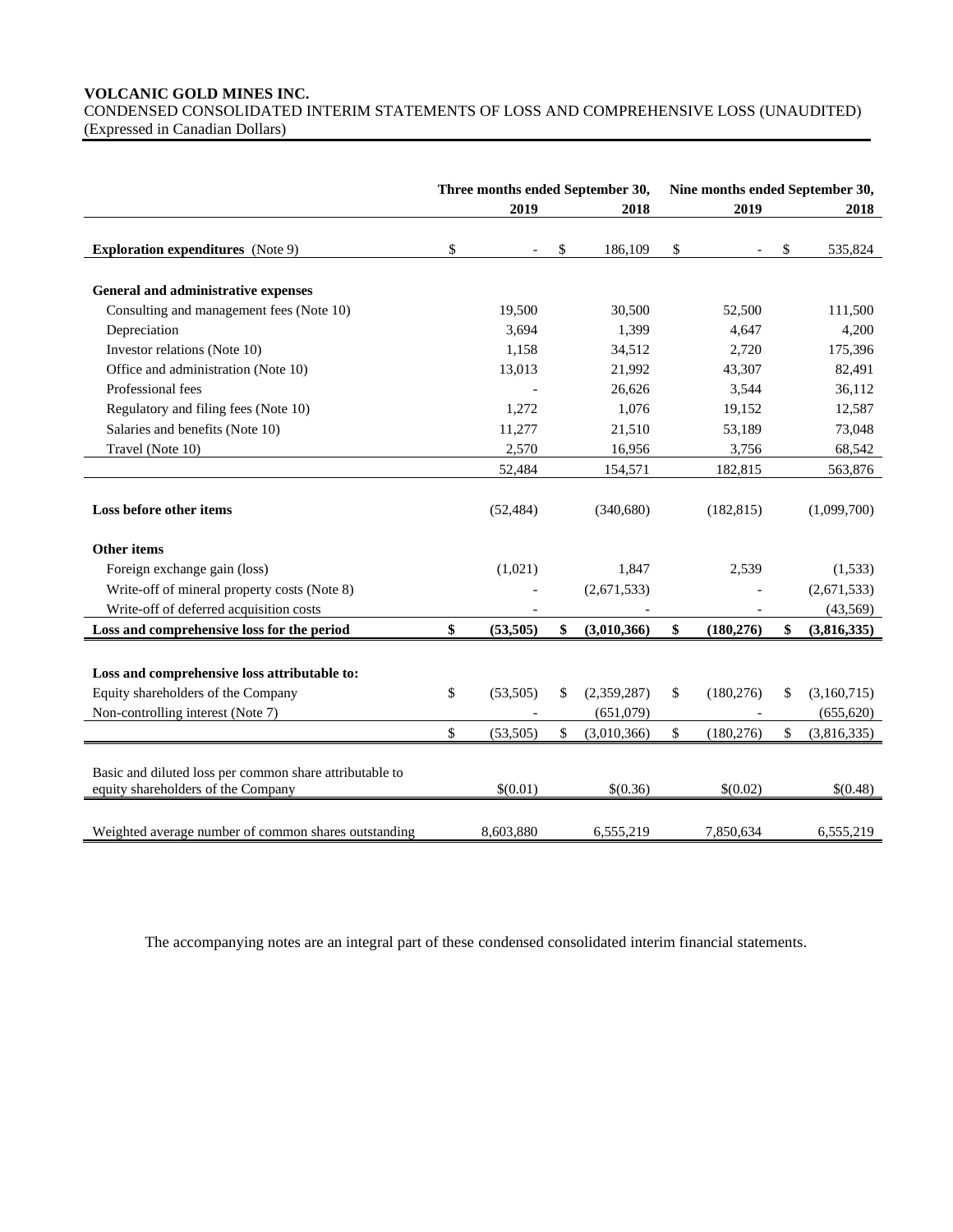### **VOLCANIC GOLD MINES INC.** CONDENSED CONSOLIDATED INTERIM STATEMENTS OF CASH FLOWS (UNAUDITED) (Expressed in Canadian Dollars)

|                                             | Three months ended September 30,<br>2019 |                          |    | 2019<br>2018 |    |            | Nine months ended September 30,<br>2018 |             |
|---------------------------------------------|------------------------------------------|--------------------------|----|--------------|----|------------|-----------------------------------------|-------------|
|                                             |                                          |                          |    |              |    |            |                                         |             |
| <b>CASH FLOWS FROM OPERATING ACTIVITIES</b> |                                          |                          |    |              |    |            |                                         |             |
| Loss for the period                         | \$                                       | (53,505)                 | \$ | (3,010,366)  | \$ | (180, 276) | \$                                      | (3,816,335) |
| Items not affecting cash:                   |                                          |                          |    |              |    |            |                                         |             |
| Depreciation                                |                                          | 3,694                    |    | 1,399        |    | 4,647      |                                         | 4,200       |
| Write-off of mineral property costs         |                                          |                          |    | 2,671,533    |    |            |                                         | 2,671,533   |
| Write-off of deferred acquisition costs     |                                          |                          |    |              |    |            |                                         | 43,569      |
|                                             |                                          | (49, 811)                |    | (337, 434)   |    | (175, 629) |                                         | (1,097,033) |
| Non-cash working capital item changes:      |                                          |                          |    |              |    |            |                                         |             |
| Amounts receivable                          |                                          | 1,964                    |    | 2,666        |    | 10,244     |                                         | (5,972)     |
| Prepaid expenses and deposits               |                                          | 2,231                    |    | 4,446        |    | (267)      |                                         | 55,973      |
| Accounts payable and accrued liabilities    |                                          | 2,044                    |    | 107,477      |    | (81, 641)  |                                         | 148,461     |
| Net cash used in operating activities       |                                          | (43,572)                 |    | (222, 845)   |    | (247, 293) |                                         | (898, 571)  |
| <b>FINANCING ACTIVITIES</b>                 |                                          |                          |    |              |    |            |                                         |             |
| Proceeds from issuance of common shares     |                                          |                          |    |              |    | 375,000    |                                         |             |
| Share issuance costs                        |                                          |                          |    |              |    | (4,905)    |                                         |             |
| Net cash provided by financing activities   |                                          | $\overline{\phantom{a}}$ |    |              |    | 370,095    |                                         |             |
| <b>INVESTING ACTIVITIES</b>                 |                                          |                          |    |              |    |            |                                         |             |
| Purchase of property and equipment          |                                          |                          |    |              |    |            |                                         | (2,590)     |
| Mineral property acquisitions               |                                          |                          |    |              |    |            |                                         | (65, 928)   |
| Net cash used in investing activities       |                                          |                          |    |              |    |            |                                         | (68,518)    |
| Change in cash for the period               |                                          | (43,572)                 |    | (222, 845)   |    | 122,802    |                                         | (967,089)   |
| Cash, beginning of period                   |                                          | 249,049                  |    | 410,872      |    | 82,675     |                                         | 1,155,116   |
| Cash, end of period                         | \$                                       | 205,477                  | \$ | 188,027      | \$ | 205,477    | \$                                      | 188,027     |

# **Supplemental disclosure with respect to cash flows** (Note 16)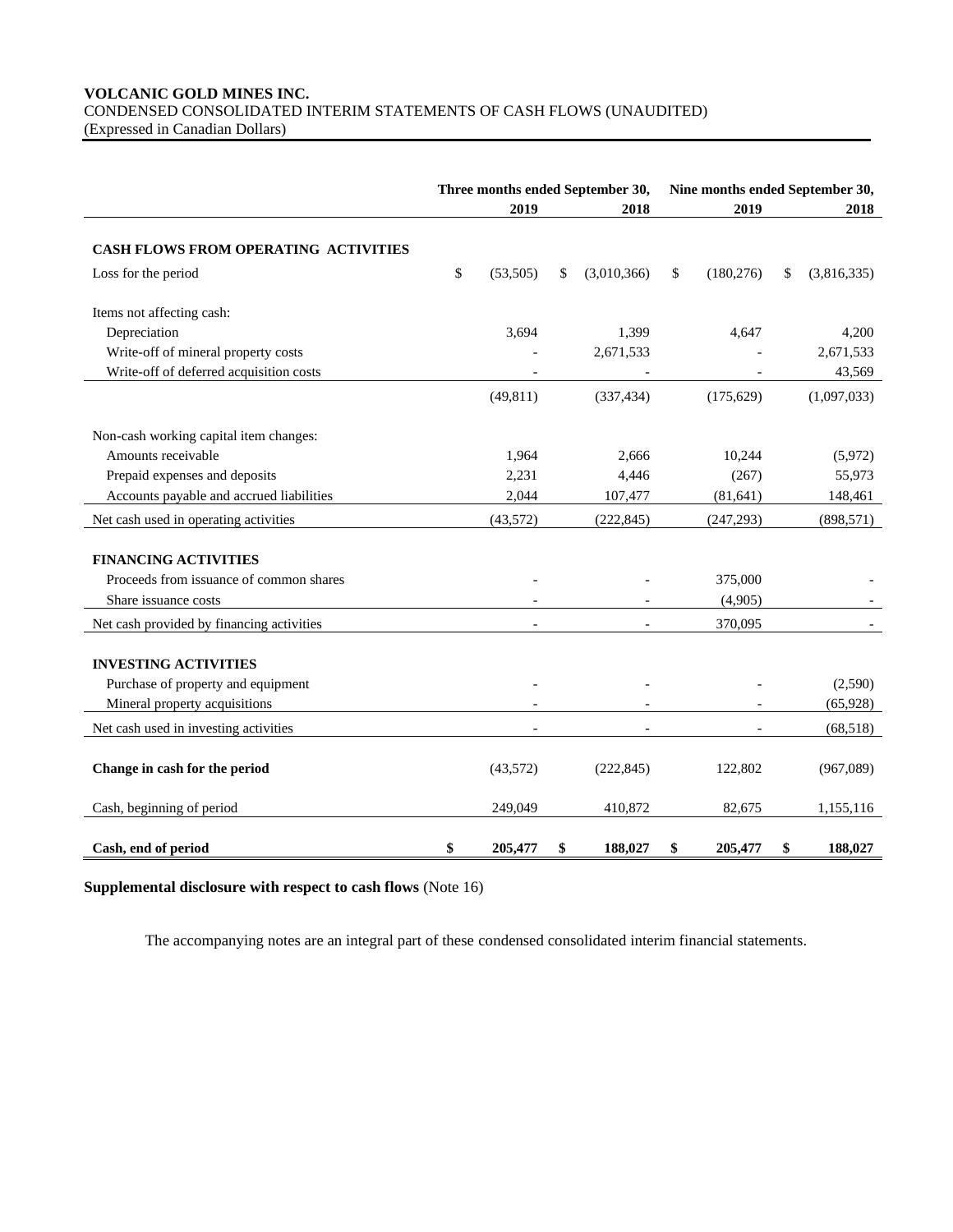# **VOLCANIC GOLD MINES INC.**

CONDENSED CONSOLIDATED INTERIM STATEMENTS OF CHANGES IN SHAREHOLDERS' EQUITY (DEFICIENCY) (UNAUDITED) For the nine months ended September 30, 2019 and 2018 (Expressed in Canadian Dollars)

|                                                                | <b>Number</b> | Amount       | Warrants<br>reserve | <b>Share-based</b><br>payment<br>reserve | <b>Deficit</b> | <b>Total equity</b><br>(deficiency)<br>attributed to<br>shareholders | Non-<br>controlling<br>interest | <b>Total</b> |
|----------------------------------------------------------------|---------------|--------------|---------------------|------------------------------------------|----------------|----------------------------------------------------------------------|---------------------------------|--------------|
| Balance, December 31, 2017                                     | 6,555,219     | \$13,191,847 | \$208,357           | \$1,934,870                              | (12,049,692)   | \$<br>3,285,382                                                      | \$<br>490,843                   | \$3,776,225  |
| Loss for the period                                            |               |              |                     |                                          | (3,160,715)    | (3,160,715)                                                          | (655, 620)                      | (3,816,335)  |
| Balance, September 30, 2018                                    | 6,555,219     | 13,191,847   | 208,357             | 1,934,870                                | (15,210,407)   | 124,667                                                              | (164, 777)                      | (40, 110)    |
| Loss for the period                                            |               | ٠            | ٠                   |                                          | (173, 120)     | (173, 120)                                                           | (11, 634)                       | (184, 754)   |
| Balance, December 31, 2018                                     | 6,555,219     | 13,191,847   | 208,357             | 1,934,870                                | (15,383,527)   | (48, 453)                                                            | (176, 411)                      | (224, 864)   |
| Loss for the period                                            |               |              |                     |                                          | (180, 276)     | (180, 276)                                                           | ٠                               | (180, 276)   |
| Shares issued for debt settlement<br>Shares issued for private | 548,661       | 192,031      |                     |                                          |                | 192,031                                                              |                                 | 192,031      |
| placement                                                      | 1,500,000     | 375,000      |                     |                                          |                | 375,000                                                              |                                 | 375,000      |
| Share issuance costs<br>Fair value of expired and              |               | (4,905)      |                     |                                          |                | (4,905)                                                              |                                 | (4,905)      |
| forfeited options                                              | ÷             |              |                     | (765, 362)                               | 765,362        |                                                                      |                                 |              |
| Fair value of expired warrants                                 |               | 31,308       | (31, 308)           |                                          |                |                                                                      |                                 |              |
| Balance, September 30, 2019                                    | 8,603,880     | \$13,785,281 | \$177,049           | \$1,169,508                              | \$(14,798,441) | 333,397                                                              | \$(176, 411)                    | 156,986      |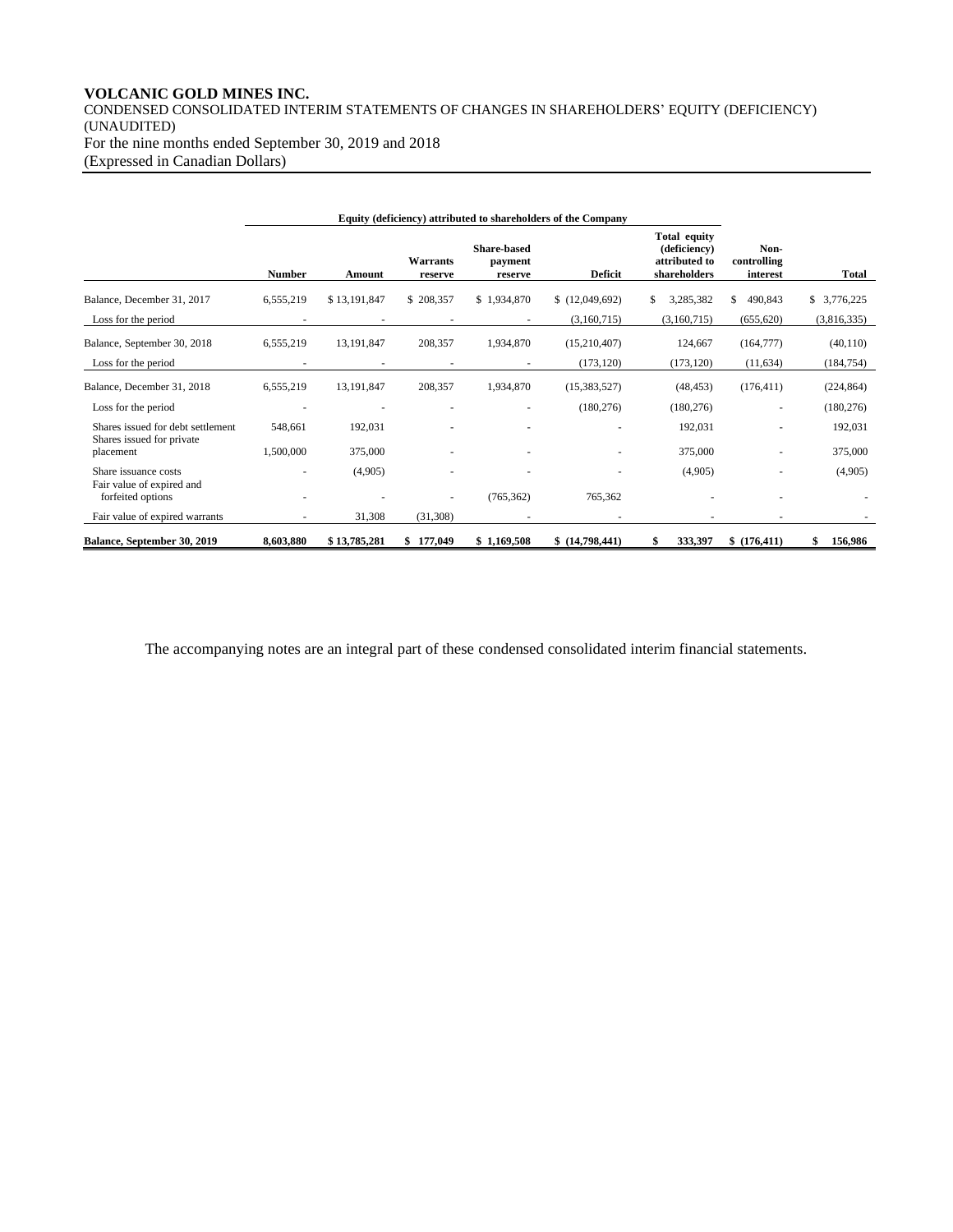#### **1. NATURE AND CONTINUANCE OF OPERATIONS**

Volcanic Gold Mines Inc. (the "Company") is a publicly traded company incorporated under the British Columbia Corporations Act on April 25, 2007. The Company together with its subsidiaries (collectively referred to as the "Company") is principally engaged in acquisition and exploration of resource properties. The Company currently trades under the symbol "VG" on the TSX Venture Exchange.

On April 8, 2019, the Company completed a consolidation of the issued shares, warrants and stock options on a one new for seven old basis.

The head office, principal address and records office of the Company are located at 200 Burrard Street, Suite 650, Vancouver, British Columbia, V6C 3L6, Canada.

The Company's financial statements and those of its controlled subsidiaries ("condensed consolidated interim financial statements") are presented in Canadian dollars.

These condensed consolidated interim financial statements have been prepared on a going concern basis, which assumes that the Company will be able to meet its obligations and continue its operations for its next fiscal year. Realization values may be substantially different from carrying values as shown and these condensed consolidated interim financial statements do not give effect to adjustments that would be necessary to the carrying values and classification of assets and liabilities should the Company be unable to continue as a going concern. Such adjustments could be material. At September 30, 2019, the Company had not yet achieved profitable operations, has accumulated losses of \$14,798,441 since its inception, and expects to incur further losses in the development of its business. This material uncertainty may cast significant doubt about the Company's ability to continue as a going concern. The Company's ability to continue as a going concern is dependent upon its ability to generate future profitable operations and/or obtain the necessary financing to meet its obligations and repay its liabilities arising from normal business operations when they come due.

#### **2. BASIS OF PREPARATION**

#### **Statement of compliance**

These condensed consolidated interim financial statements are prepared in accordance with International Accounting Standard ("IAS") 34 *Interim Financial Reporting* under International Financial Reporting Standards ("IFRS") issued by the International Accounting Standards Board ("IASB"). These condensed consolidated interim financial statements follow the same accounting policies and methods of application as the most recent annual consolidated financial statements of the Company. These condensed consolidated interim financial statements do not contain all of the information required for full annual financial statements. Accordingly, these condensed consolidated interim financial statements should be read in conjunction with the Company's most recent annual consolidated financial statements, which were prepared in accordance with IFRS as issued by the IASB.

#### **Basis of Measurement**

These condensed consolidated interim financial statements have been prepared on the historical cost basis except for certain financial instruments, which are measured at fair value. In addition, these condensed consolidated interim financial statements have been prepared using the accrual basis of accounting, except for cash flow information.

The condensed consolidated interim financial statements are presented in Canadian dollars ("CAD").

The preparation of condensed consolidated interim financial statements in compliance with IFRS requires management to make certain critical accounting estimates. It also requires management to exercise judgment in applying the Company's accounting policies. The areas involving a higher degree of judgment of complexity, or areas where assumptions and estimates are significant to the condensed consolidated interim financial statements are disclosed in Note 5.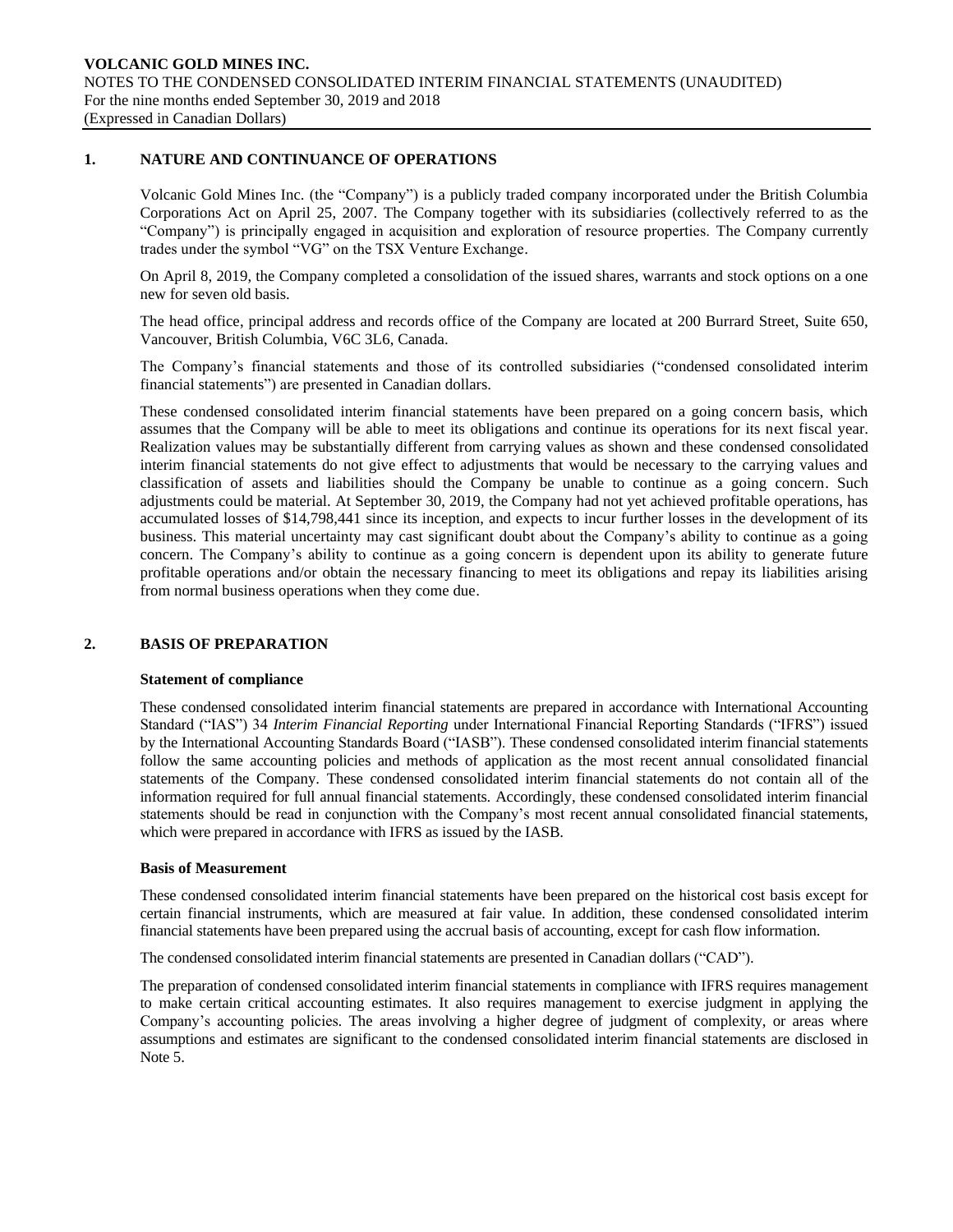### **2. BASIS OF PREPARATION** (cont'd...)

#### **Basis of Consolidation**

These condensed consolidated interim financial statements include the accounts of the Company and its subsidiaries. A subsidiary is an entity in which the Company has control, directly or indirectly, where control is defined as the power to govern the financial and operating policies of an enterprise so as to obtain benefits from its activities. All material intercompany transactions and balances have been eliminated on consolidation.

Details of the Company's principal subsidiaries as at September 30, 2019 are as follows:

|                                   |                               | Ownership     |                           |
|-----------------------------------|-------------------------------|---------------|---------------------------|
| <b>Name</b>                       | <b>Place of incorporation</b> | $\frac{0}{0}$ | <b>Principal activity</b> |
| Sovereign Mines of Africa Limited | British Virgin Islands        | 100%          | Holding company           |
| Guiord SA                         | Republic of Guinea            | 75%           | Exploration company       |

#### **Foreign Currency Translation**

The functional currency is the currency of the primary economic environment in which the entity operations and has been determined for each entity within the Company. The functional currency for all entities within the Company is the Canadian dollar. The functional currency determinations were conducted through an analysis of the consideration factors identified in International Accounting Standards ("IAS") 21, *The Effects of Changes in Foreign Exchange Rates*.

Transactions in currencies other than the Canadian dollar are recorded at exchange rates prevailing on the dates of the transactions. At the end of each reporting period, the monetary assets and liabilities of the Company that are denominated in foreign currencies are translated at the rate of exchange at the statement of financial position date while non-monetary assets and liabilities are translated at historical rates. Revenues and expenses are translated at the exchange rates approximating those in effect on the date of the transactions. Exchange gains and losses arising on translation are included in the statement of loss and comprehensive loss.

### **3. ADOPTION OF NEW ACCOUNTING STANDARD**

On January 1, 2019, the Company adopted IFRS 16 – Leases ("IFRS 16") which requires lessees to recognize assets and liabilities for most leases. For lessors, there is little change to the existing accounting in IAS 17 Leases. The adoption of IFRS 16 did not have a material impact on the Company's condensed consolidated interim financial statements.

### **4. STANDARDS, AMENDMENTS AND INTERPRETATIONS NOT YET EFFECTIVE**

The Company will be required to adopt the following standard and amendments issued by the IASB as described below.

#### *IFRS 17 Insurance Contracts*

IFRS 17 is a new standard that requires insurance liabilities to be measured at a current fulfillment value and provides a more uniform measurement and presentation approach for all insurance contracts. These requirements are designed to achieve the goal of a consistent, principle-based accounting for insurance contracts. IFRS 17 supersedes IFRS 4, *Insurance Contracts*, and related interpretations.

This standard will be effective for the Company's annual period beginning January 1, 2021. The Company has yet to assess the impact of IFRS 17 on its financial statements.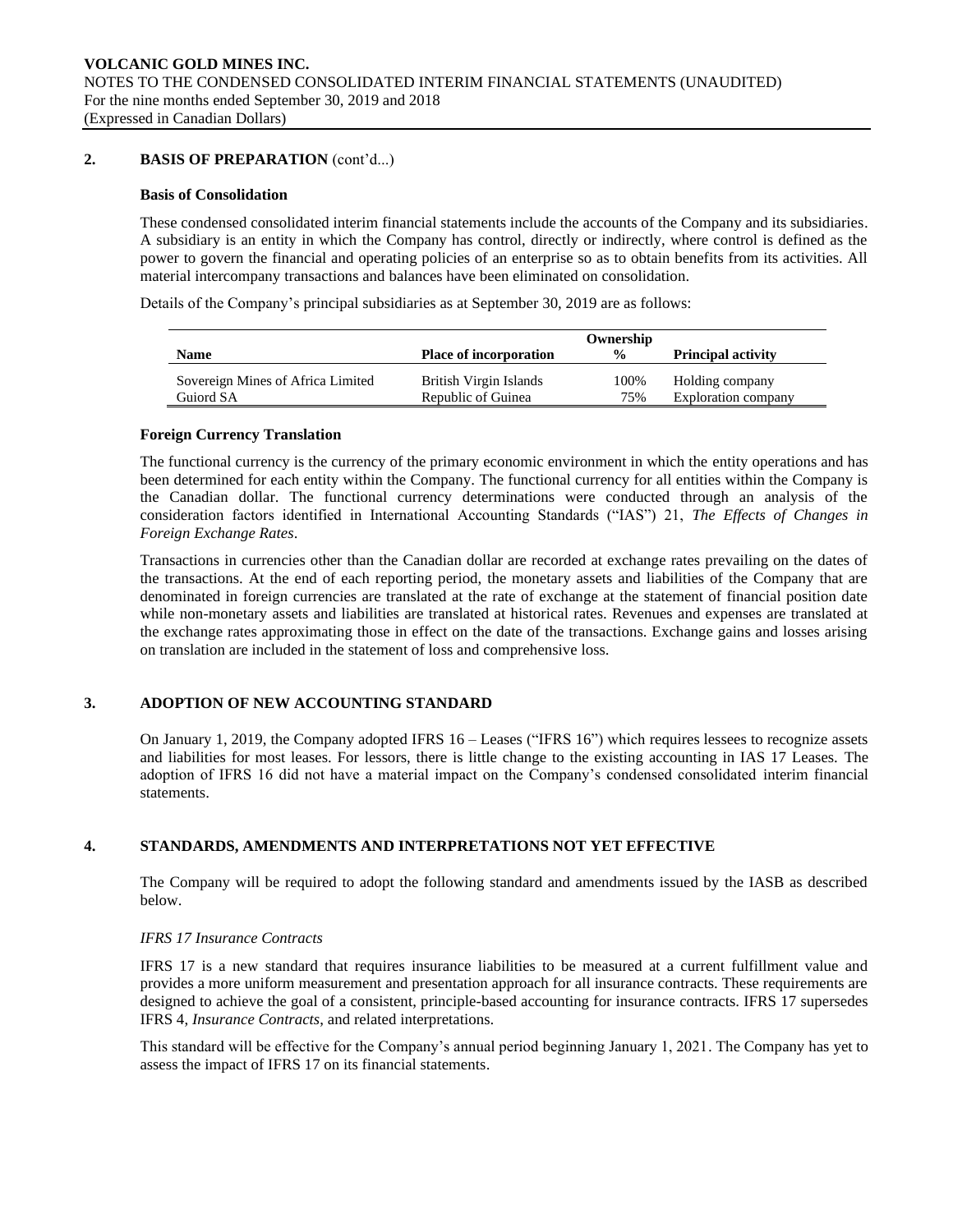### **5. CRITICAL ACCOUNTING ESTIMATES AND JUDGMENTS**

The Company makes estimates and assumptions about the future that affect the reported amounts of assets and liabilities. Estimates and judgments are continually evaluated based on historical experience and other factors, including expectations of future events that are believed to be reasonable under the circumstances. In the future, actual experience may differ from these estimates and assumptions.

The effect of a change in an accounting estimate is recognized prospectively by including it in profit or loss in the period of the change, if the change affects that period only, or in the period of the change and future periods, if the change affects both.

The key areas of judgment applied in the preparation of the condensed consolidated interim financial statements that could result in a material adjustment to the carrying amounts of assets and liabilities are as follows:

- a) The determination of the Company's and its subsidiaries' functional currency are determined based on management's assessment of the economic environment in which the entities operate.
- b) The application of the Company's accounting policy for mineral property expenditures requires judgment in determining whether it is likely that future economic benefits will flow to the Company.

Assets or cash-generating units are evaluated at each reporting date to determine whether there are any indications of impairment. The Company considers both internal and external sources of information when making the assessment of whether there are indications of impairment for the Company's mineral property assets.

In respect of costs incurred for its investment in mineral property assets, management has determined there are indicators of impairment. Management uses several criteria in its assessments of economic recoverability and probability of future economic benefit, including geologic and metallurgic information, economics assessment/ studies, accessible facilities and existing permits.

c) Although the Company has taken steps to identify any decommissioning liabilities related to mineral properties in which it has an interest, there may be unidentified decommissioning liabilities present.

The key estimate applied in the preparation of the condensed consolidated interim financial statements that could result in a material adjustment to the carrying amounts of assets and liabilities is as follows:

a) The Company may be subject to income tax in several jurisdictions and significant judgment is required in determining the provision for income taxes. During the ordinary course of business and on dispositions of mineral property or interests therein, there are transactions and calculations for which the ultimate tax determination is uncertain. As a result, the Company recognizes tax liabilities based on estimates of whether additional taxes and interest will be due. This assessment relies on estimates and assumptions and may involve a series of judgments about future events, and interpretation of tax law. To the extent that the final tax outcome of these matters is different than the amounts recorded, such differences will impact income tax expense in the period in which such determination is made.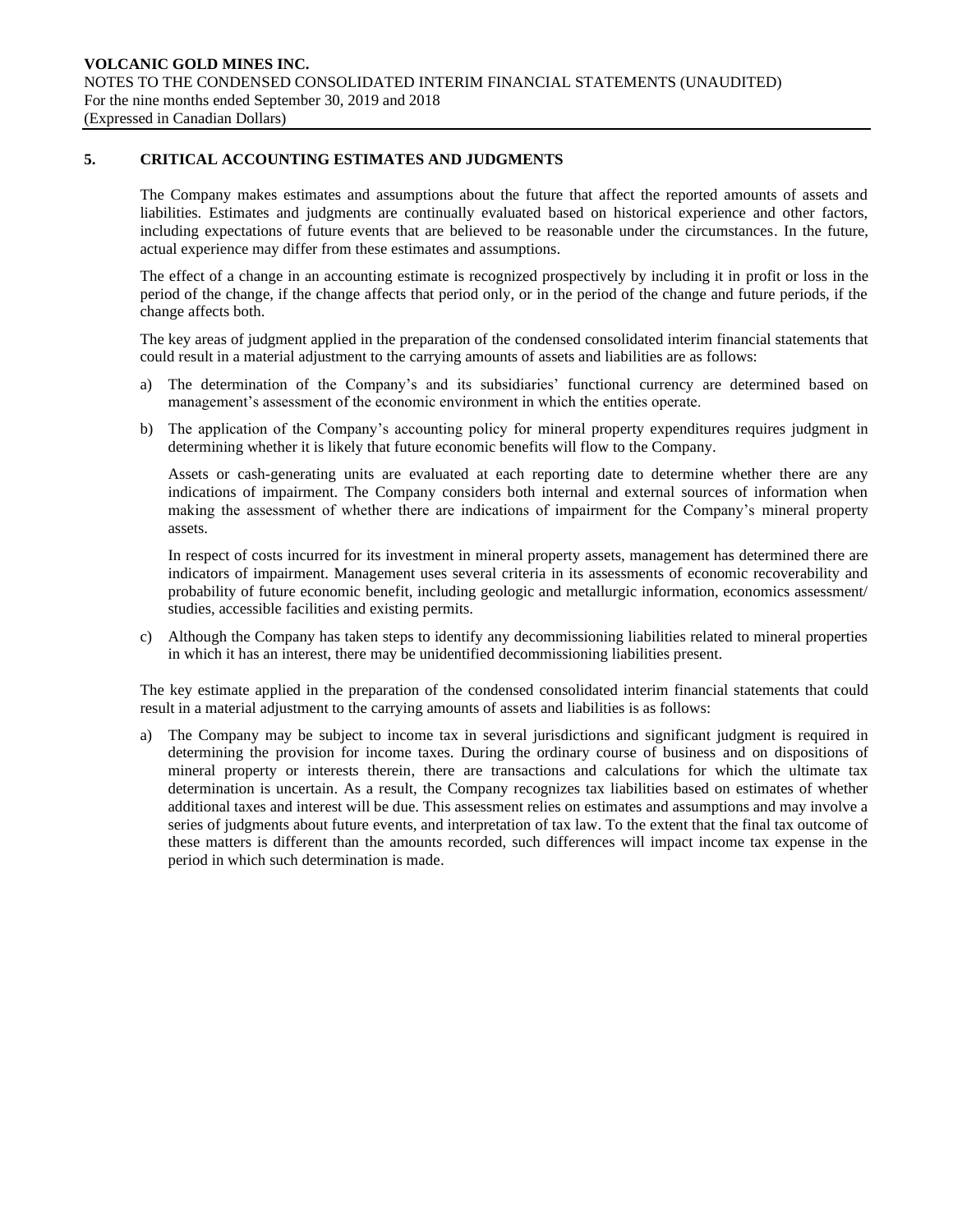# **6. PROPERTY AND EQUIPMENT**

|                                                                                    | Computer<br>equipment |               | <b>Field</b><br>equipment | <b>Total</b>          |
|------------------------------------------------------------------------------------|-----------------------|---------------|---------------------------|-----------------------|
| Cost                                                                               |                       |               |                           |                       |
| Balance, December 31, 2017                                                         | \$<br>9,308           | $\mathbb{S}$  | 10,312                    | \$<br>19,350          |
| Additions                                                                          | 2,590                 |               |                           | 2,590                 |
| Balance, December 31, 2018                                                         | 11,628                |               | 10,312                    | 21,940                |
| <b>Balance, September 30, 2019</b>                                                 | \$<br>11,628          | \$            | 10,312                    | \$<br>21,940          |
| <b>Accumulated amortization</b><br>Balance, December 31, 2017<br>Charge for period | \$<br>1,202<br>4,073  | <sup>\$</sup> | 773<br>9,539              | \$<br>1,975<br>13,612 |
| Balance, December 31, 2018<br>Charge for period                                    | 5,275<br>4,647        |               | 10,312                    | 15,587<br>4,647       |
| <b>Balance, September 30, 2019</b>                                                 | \$<br>9,922           | \$            | 10,312                    | \$<br>20,234          |
| <b>Carrying amounts</b>                                                            |                       |               |                           |                       |
| At December 31, 2018                                                               | \$<br>6,353           | \$            |                           | \$<br>6,353           |
| At September 30, 2019                                                              | \$<br>1,706           | \$            |                           | \$<br>1,706           |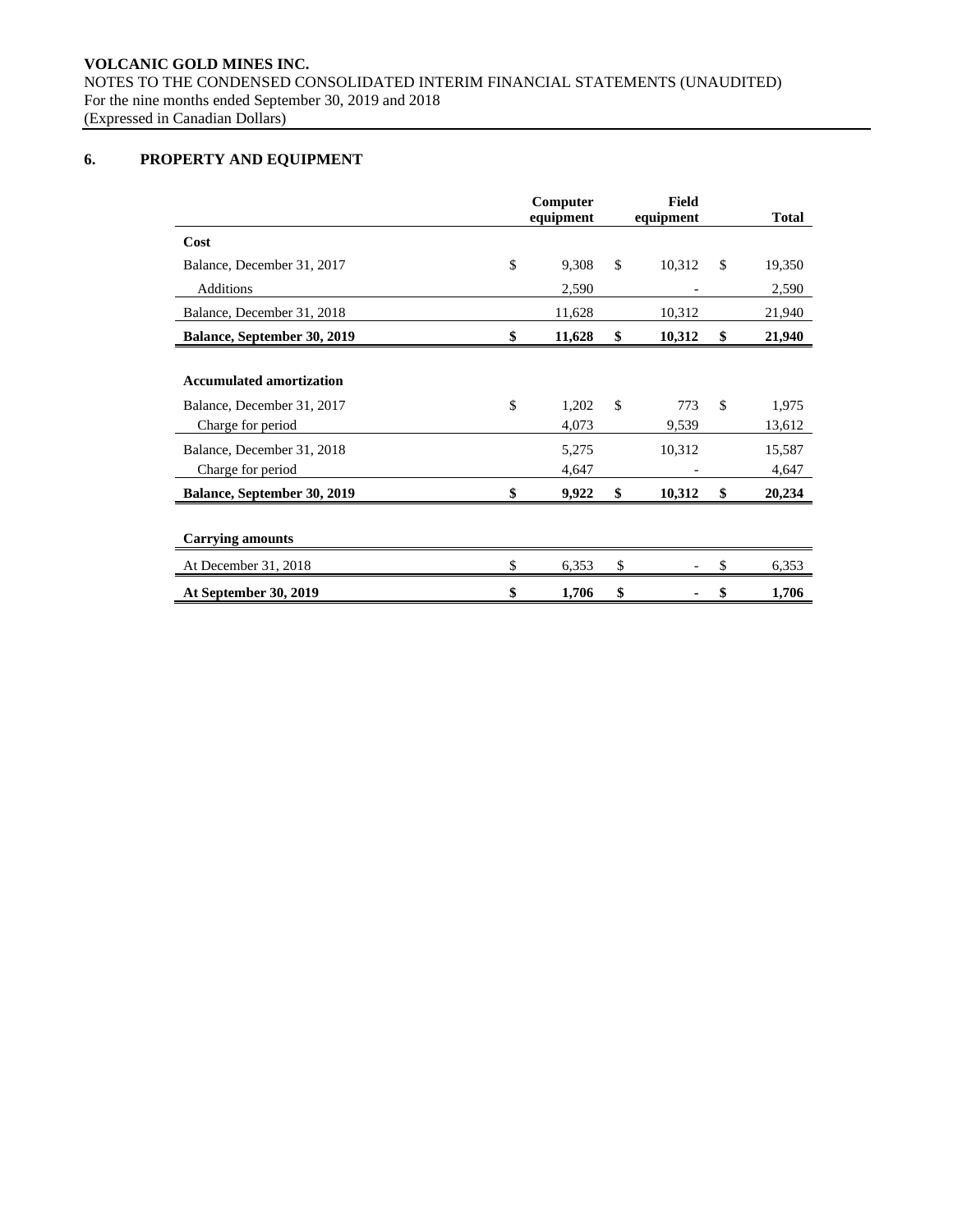### **7. NON-CONTROLLING INTEREST**

Non-controlling interests ("NCI"s) in the net assets of consolidated subsidiaries are identified separately from the Company's equity therein. Total comprehensive loss of the Company's subsidiary is attributed to the equity holders of the Company and to the non-controlling interests even if this results in the non-controlling interest having a deficit balance. For the period ended September 30, 2019, 25% of the net assets of the Company's subsidiary Guiord SA ("Guiord") were attributable to its non-controlling interest. The value of the NCI at September 30, 2019 was a deficiency of \$176,411 (December 31, 2018: \$176,411). There was no income or loss allocated to NCI during the period ended September 30, 2019 (2018: loss of \$655,620).

The Company adjusts the non-controlling interest by attributing a proportionate amount of the subsidiaries net identifiable assets. The Company also adjusts other comprehensive loss to reflect the new ownership interest. These adjustments are also recognized in equity.

Summarized financial information in relation to Guiord, before intra-group eliminations, is presented below together with amounts attributed to NCI:

|                                                      | Nine months ended September 30, |                       |    |                      |  |  |  |
|------------------------------------------------------|---------------------------------|-----------------------|----|----------------------|--|--|--|
|                                                      |                                 | 2019                  |    | 2018                 |  |  |  |
| <b>Exploration</b> expenses                          | \$                              |                       | \$ | (11,319)             |  |  |  |
| Amortization                                         |                                 |                       |    | (2,575)              |  |  |  |
| Foreign exchange loss                                |                                 |                       |    | (2,981)              |  |  |  |
| Write-down of mineral property interest              |                                 |                       |    | (2,605,605)          |  |  |  |
| Loss after tax                                       | \$                              |                       | \$ | (2,622,480)          |  |  |  |
| Total loss and comprehensive income allocated to NCI | \$                              |                       | \$ | (655, 620)           |  |  |  |
| Dividends paid to NCI                                | \$                              |                       | \$ |                      |  |  |  |
| Cash flows from operating activities                 | \$                              |                       | \$ | (14,300)             |  |  |  |
| Net cash outflows                                    | \$                              |                       | \$ | (14,300)             |  |  |  |
| As at                                                |                                 | September 30,<br>2019 |    | December 31,<br>2018 |  |  |  |
| Current assets                                       | \$                              |                       | \$ |                      |  |  |  |
| Non-current assets                                   |                                 |                       |    |                      |  |  |  |
|                                                      |                                 |                       |    |                      |  |  |  |
| Non-current liabilities                              |                                 | (705, 643)            |    | (705, 643)           |  |  |  |
| Net assets                                           | \$                              | (705, 643)            | \$ | (705, 643)           |  |  |  |
| Accumulated non-controlling interests                | \$                              | (176, 411)            | \$ | (176, 411)           |  |  |  |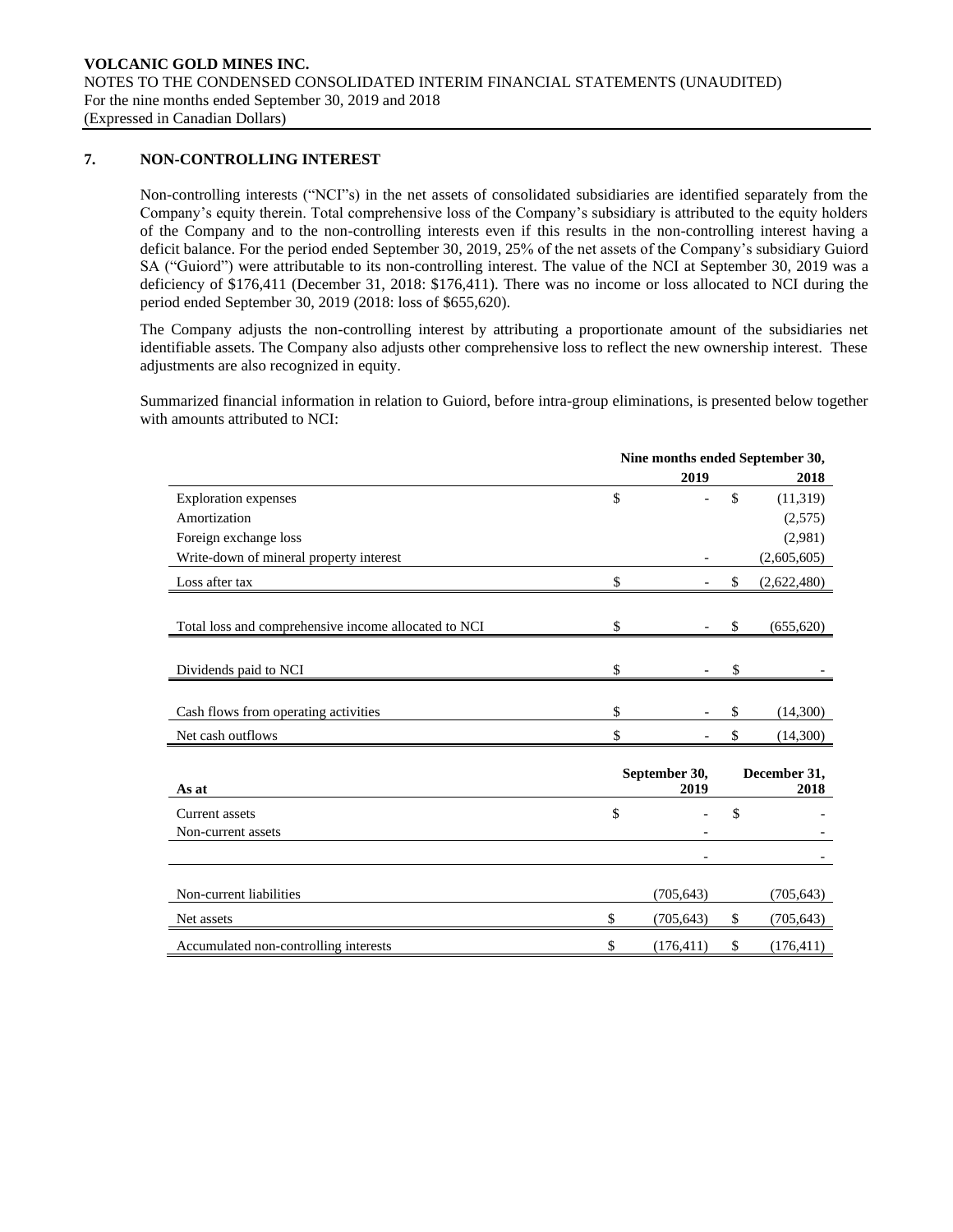# **8. MINERAL PROPERTIES**

The Company has capitalized the following acquisition costs for mineral property interests during the period from January 1, 2018 to September 30, 2019:

|                                    | Guinea                   | <b>Ivory Coast</b> |                        |
|------------------------------------|--------------------------|--------------------|------------------------|
|                                    | <b>Mandiana</b>          | <b>La Debo</b>     | Total                  |
| Balance, December 31, 2017         | 2,605,605<br>S.          | -S<br>-            | 2,605,605<br>S         |
| <b>Acquisition costs</b>           |                          | 65,928             | 65,928                 |
| Write-down of acquisition costs    | (2,605,605)              | (65,928)           | (2,671,533)            |
| Balance, December 31, 2018         | $\overline{\phantom{0}}$ | -                  |                        |
| <b>Balance, September 30, 2019</b> | \$.<br>$\blacksquare$    | -8                 | - \$<br>$\blacksquare$ |

# **9. EXPLORATION EXPENDITURES**

No exploration expenditures were incurred during the nine month period ended September 30, 2019.

During the nine month period ended September 30, 2018, the Company incurred the following exploration expenditures:

|                                 | Guinea |                 |    |              | <b>Ivory Coast</b>       |   |              |
|---------------------------------|--------|-----------------|----|--------------|--------------------------|---|--------------|
|                                 |        | <b>Mandiana</b> |    | <b>Other</b> | La Debo                  |   | <b>Total</b> |
| Field expenses                  | \$     | 2,361           | \$ | -            | \$<br>36,373             | S | 38,734       |
| Geological and other consulting |        | 66,220          |    | 5.415        | 35,425                   |   | 107,060      |
| Licenses, permitting and taxes  |        | 91,211          |    |              | $\overline{\phantom{a}}$ |   | 91,211       |
| Office and administration       |        | 2.794           |    | 7,185        | $\overline{\phantom{a}}$ |   | 9,979        |
| Project management              |        | 54,000          |    |              | 54,000                   |   | 108,000      |
| Travel                          |        | 135,342         |    | 1,666        | 43,832                   |   | 180,840      |
|                                 | \$     | 351,928         | \$ | 14.266       | \$<br>169,630            |   | 535,824      |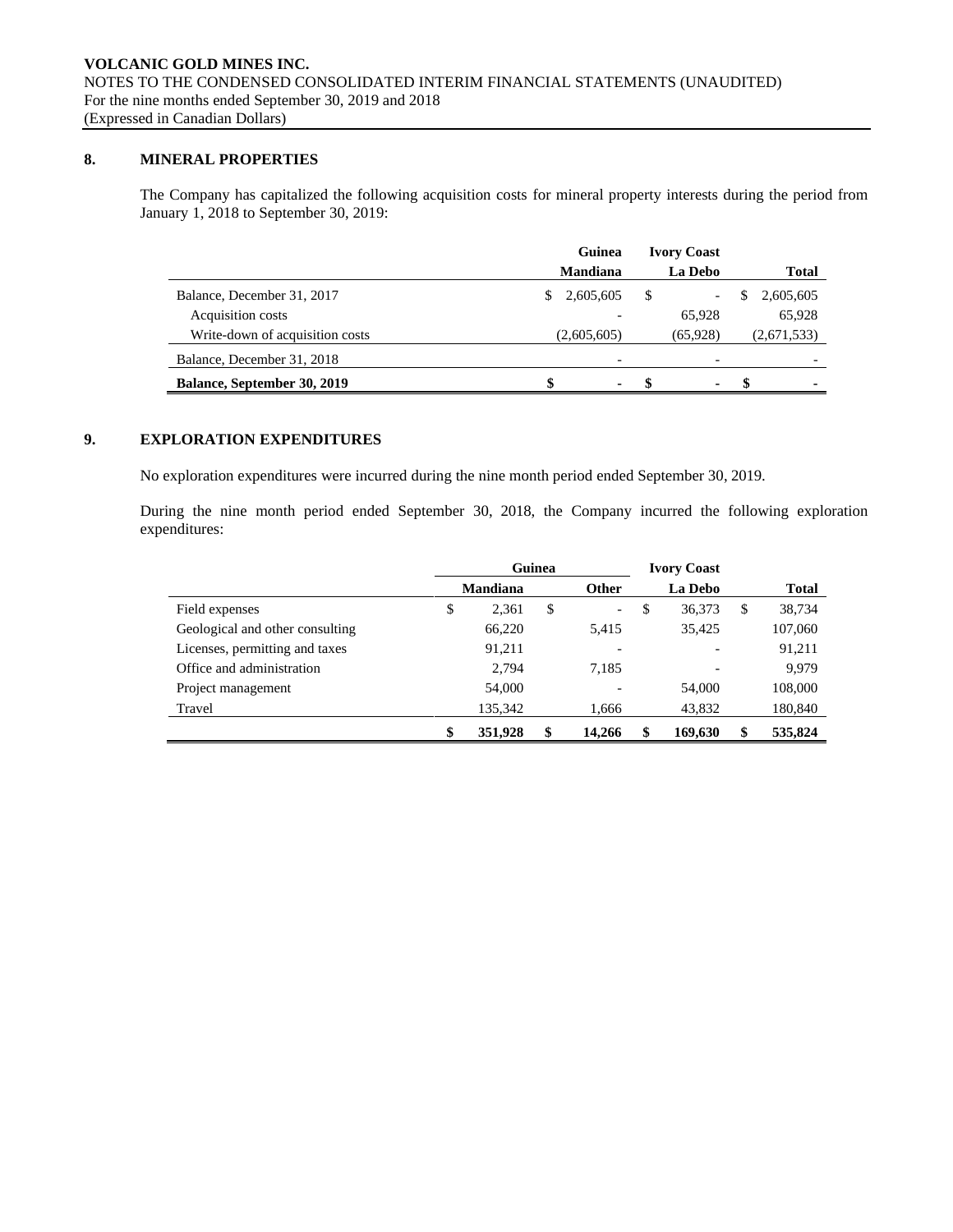### **10. RELATED PARTY TRANSACTIONS**

The Company had transactions during the periods ended September 30, 2019 and 2018 with related parties consisting of directors, officers and the following companies with common directors:

| <b>Related party</b>                      | <b>Nature of transactions</b>                         |
|-------------------------------------------|-------------------------------------------------------|
| Radius Gold Inc. ("Radius")               | Shared administrative and exploration related charges |
| Gold Group Management Inc. ("Gold Group") | Shared office and administrative related charges      |
| Mill Street Services Ltd. ("Mill Street") | Consulting services                                   |
| Andros Capital Corp. ("Andros")           | Consulting services                                   |

Balances and transactions with related parties not disclosed elsewhere in these condensed consolidated interim financial statements are as follows:

a) During the periods ended September 30, 2019 and 2018, the Company reimbursed Gold Group, a private company controlled by the Chief Executive Officer of the Company, for the following costs:

|                                      | Three months ended September 30, |        |    |        |    | Nine months ended September 30, |    |         |  |
|--------------------------------------|----------------------------------|--------|----|--------|----|---------------------------------|----|---------|--|
|                                      |                                  | 2019   |    | 2018   |    | 2019                            |    | 2018    |  |
| General and administrative expenses: |                                  |        |    |        |    |                                 |    |         |  |
| Consulting and management fees       | \$                               | 3.000  | \$ |        | \$ | 3,000                           | \$ |         |  |
| Office and administration            |                                  | 8.919  |    | 15,725 |    | 33,903                          |    | 54,314  |  |
| Salaries and benefits                |                                  | 11,277 |    | 21,510 |    | 50,209                          |    | 69,235  |  |
| Investor relations                   |                                  | 36     |    |        |    | 1,054                           |    | 1,515   |  |
| Transfer agent and regulatory fees   |                                  | 123    |    |        |    | 8,638                           |    | 3,392   |  |
| Travel and accommodation             |                                  | 2,574  |    | 3,962  |    | 3,760                           |    | 13,467  |  |
|                                      |                                  | 25,929 |    | 41.197 |    | 100.564                         |    | 141.923 |  |

Gold Group is reimbursed by the Company for certain shared costs and other business related expenses paid by Gold Group on behalf of the Company. Salaries and benefits for the periods ended September 30, 2019 and 2018 include those for the Chief Financial Officer and the Corporate Secretary.

- b) Prepaid expenses and deposits as of September 30, 2019 includes an amount of \$1,382 (December 31, 2018: \$2,074) paid to Gold Group.
- c) Long-term deposits as of September 30, 2019 consists of \$61,000 (December 31, 2018: \$61,000) paid to Gold Group as a deposit pursuant to the Company's office and administrative services agreement with Gold Group.
- d) Included in accounts payable and accrued liabilities as of September 30, 2019 was \$11,660 (December 31, 2018: \$60,302) owing to Gold Group and \$Nil (December 31, 2018: \$194,590) owing to directors and officers of the Company. The amount for Gold Group is due on a monthly basis and secured by a deposit.
- e) During the period ended September 30, 2019, the Company issued 548,661 common shares to related parties and a former related party to settle a total of \$192,031 in debt.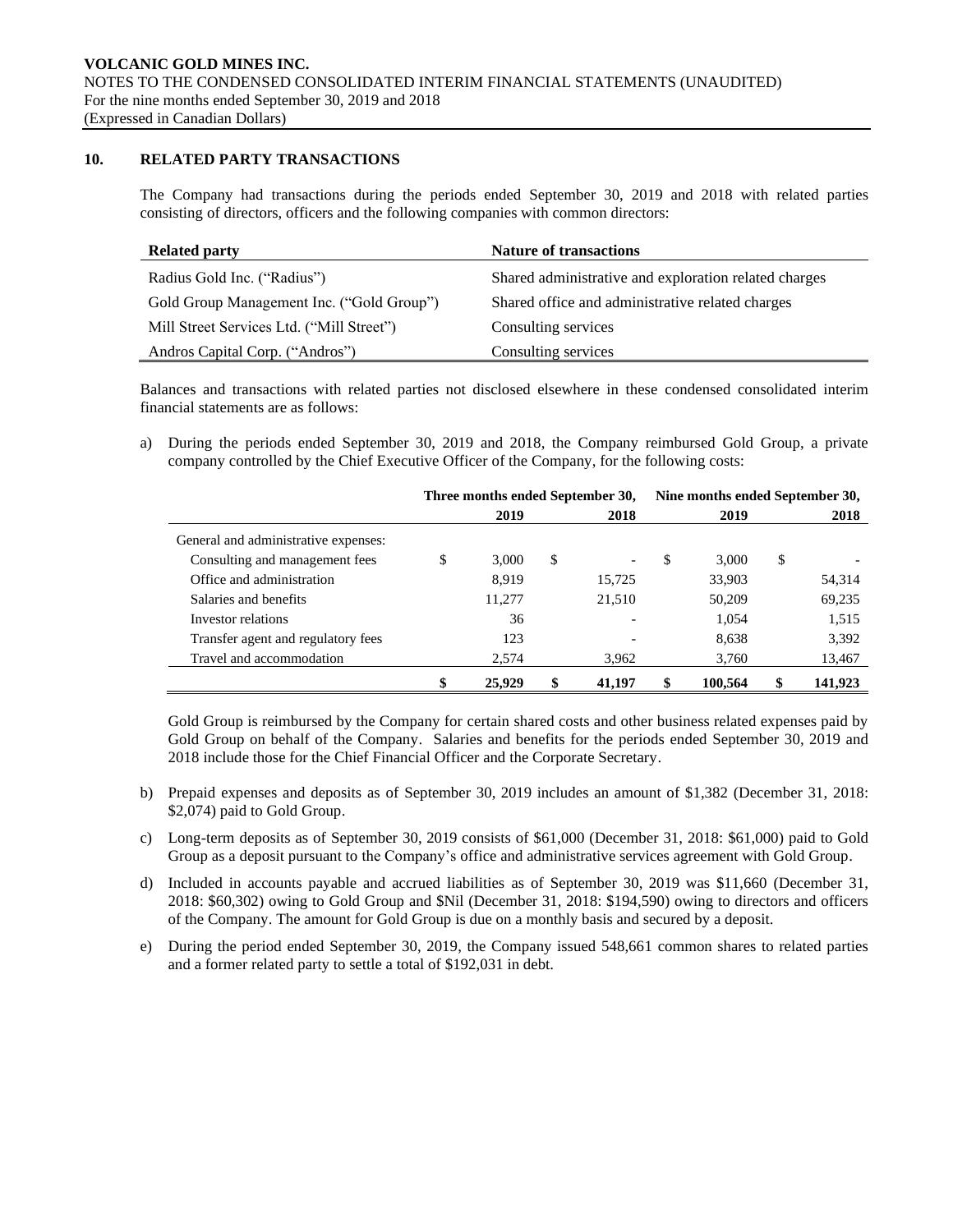### **10. RELATED PARTY TRANSACTIONS** (cont'd...)

The Company has identified certain of its directors and senior officers as its key management personnel. Included for the periods ended September 30, 2019 and 2018 are the following items paid or accrued to key management personnel and/or companies with common directors:

|                                      | Three months ended September 30, |        |   |        | Nine months ended September 30, |        |   |         |
|--------------------------------------|----------------------------------|--------|---|--------|---------------------------------|--------|---|---------|
|                                      |                                  | 2019   |   | 2018   |                                 | 2019   |   | 2018    |
| General and administrative expenses: |                                  |        |   |        |                                 |        |   |         |
| Consulting and management fees       |                                  | 16.500 | S | 30,500 | S                               | 49,500 | S | 111,500 |
| Salaries and benefits                |                                  | 3,208  |   | 7,333  |                                 | 13.292 |   | 21,542  |
| Exploration expenditures:            |                                  |        |   |        |                                 |        |   |         |
| Project management                   |                                  |        |   | 36,000 |                                 |        |   | 108,000 |
|                                      |                                  | 19.708 |   | 73,833 |                                 | 62,792 |   | 241,042 |

Key management compensation includes consulting fees paid to Mill Street, a company controlled by the Chief Executive Officer of the Company, and to Andros, a company controlled by the former Vice President, Capital Markets.

### **11. SHAREHOLDERS EQUITY**

#### **a) Common shares**

During the period ended September 30, 2019, the Company completed a consolidation of the issued shares, warrants and stock options outstanding at April 8, 2019 on a one new for seven old basis. As a result, the Company's issued shares were reduced to 7,103,880. All references to common shares, warrants, stock options, and per share amounts in these condensed consolidated interim financial statements have been updated to reflect the share consolidation.

During the period ended September 30, 2019, the following share capital activity occurred:

- i) 548,661 common shares were issued to related parties and a former related party to settle a total of \$192,031 in debt. Share issuance costs associated with this transaction totalled \$1,660.
- ii) The Company closed a private placement of 1,500,000 units at \$0.25 per unit for gross proceeds of \$375,000. Each unit consisted of one common share of the Company and one warrant, each warrant entitling the holder to purchase one additional common share of the Company at \$0.35 for one year from closing. Share issuance costs associated with this financing totalled \$3,245.

#### **b) Warrants**

A summary of share purchase warrants activity from January 1, 2018 to September 30, 2019 is as follows:

|                             | Weighted<br>Number of<br>average<br>exercise price<br>warrants |        |  |  |  |
|-----------------------------|----------------------------------------------------------------|--------|--|--|--|
| Balance, December 31, 2017  | 2,662,456                                                      | \$4.28 |  |  |  |
| Expired during the year     | (525, 505)                                                     | \$1.75 |  |  |  |
| Balance, December 31, 2018  | 2,136,951                                                      | \$4.90 |  |  |  |
| Issued on private placement | 1,500,000                                                      | \$0.35 |  |  |  |
| Expired during the period   | (285, 714)                                                     | \$0.35 |  |  |  |
| Balance, September 30, 2019 | 3,351,237                                                      | \$3.25 |  |  |  |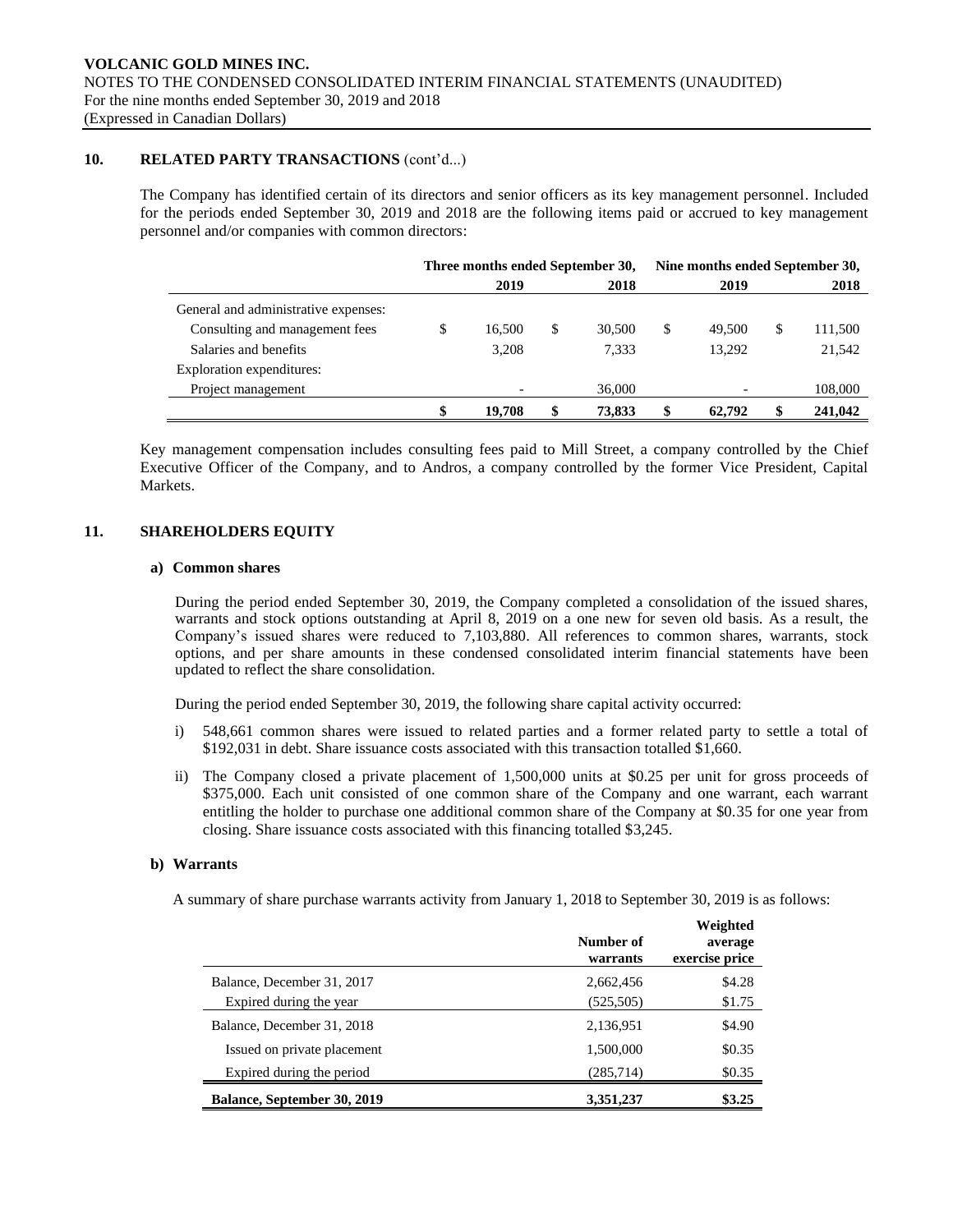### **11. SHAREHOLDERS EQUITY** (cont'd...)

### **b) Warrants** (cont'd...)

Details of warrants outstanding as of September 30, 2019 are:

|                    | Number of | <b>Exercise</b> |
|--------------------|-----------|-----------------|
| <b>Expiry date</b> | warrants  | price           |
| April 15, 2020     | 1,500,000 | \$0.35          |
| March 8, 2022      | 1,851,237 | \$5.60          |
|                    | 3,351,237 |                 |

### **12. SHARE-BASED PAYMENTS**

#### **Option Plan Details**

The Company has a stock option plan whereby options may be granted to directors, employees, consultants and certain other service providers to encourage ownership of the Company's common shares. The Company may grant options for up to 10% of the issued and outstanding common shares. The term of any option granted under the plan may not exceed 10 years. The vesting periods for all options granted pursuant to the plan will be determined at the discretion of the Board of Directors at the time of the grant. The number of options granted to any one person may not exceed 5% of the outstanding listed common shares in a 12 month period.

The following is a summary of stock option activity during the period ended September 30, 2019:

|                   |                                 |                          | During the period         |                |                          |                                 |                           |                                  |
|-------------------|---------------------------------|--------------------------|---------------------------|----------------|--------------------------|---------------------------------|---------------------------|----------------------------------|
| <b>Grant date</b> | <b>Expiry date</b>              | <b>Exercise</b><br>price | <b>Opening</b><br>balance | <b>Granted</b> | <b>Exercised</b>         | <b>Forfeited</b> /<br>cancelled | <b>Closing</b><br>balance | <b>Vested and</b><br>exercisable |
|                   | March 15, 2017 March 14, 2027   | \$4.20                   | 514.284                   |                | $\overline{\phantom{a}}$ | (146, 429)                      | 367,855                   | 367,855                          |
| June 27, 2017     | June 26, 2027                   | \$4.20                   | 32.143                    |                | $\overline{\phantom{a}}$ | (28,572)                        | 3,571                     | 3,571                            |
|                   |                                 |                          | 546,427                   |                | $\sim$                   | (175.001)                       | 371,426                   | 371,426                          |
|                   | Weighted average exercise price |                          | \$4.20                    |                | $\overline{\phantom{a}}$ | \$4.20                          | \$4.20                    | \$4.20                           |

The weighted average remaining contractual life of the options outstanding at September 30, 2019 is 7.46 years.

#### **Fair Value of Options Issued**

#### *Options Issued to Employees*

The fair value at grant date is determined using a Black-Scholes option pricing model that takes into account the exercise price, the term of the option, the impact of dilution, the share price at grant date, the expected price volatility of the underlying share, the expected dividend yield and the risk free interest rate for the term of the option.

#### *Options Issued to Non-Employees*

Options issued to non-employees are measured based on the fair value of the goods or services received, at the date of receiving those goods or services. If the fair value of the goods or services received cannot be estimated reliably, the options are measured by determining the fair value of the options granted using the Black-Scholes option pricing model.

Option pricing models require the input of highly subjective assumptions including the expected price volatility. Changes in these assumptions can materially affect the fair value estimate.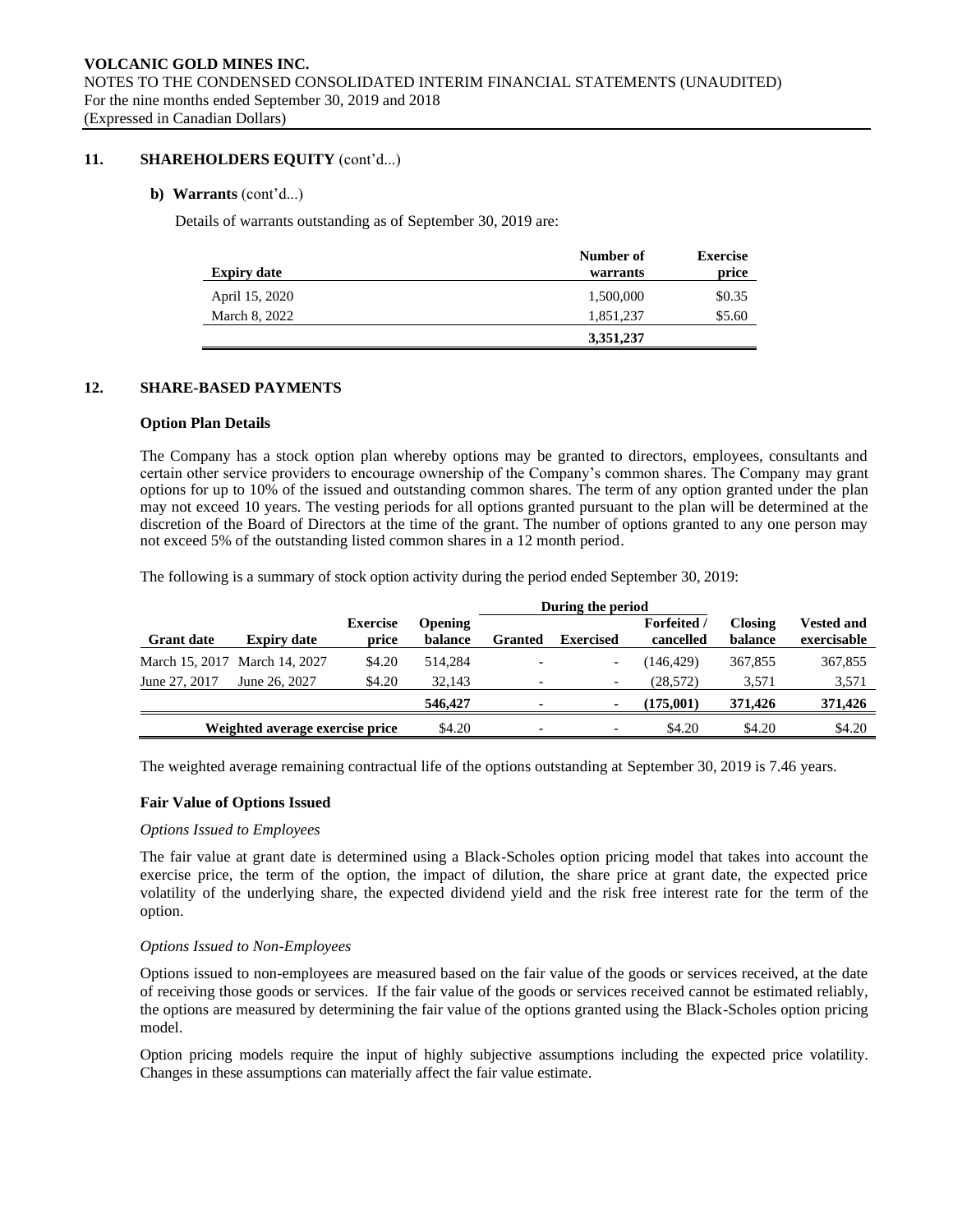### **13. SEGMENT INFORMATION**

Operating segments are defined as components of an enterprise about which separate financial information is available that is evaluated regularly by the chief operating decision maker, or decision-making group, in deciding how to allocate resources and in assessing performance. All of the Company's operations are within the mining sector relating to precious metals exploration. Due to the geographic and political diversity, the Company's exploration operations were decentralized whereby exploration managers were responsible for business results and regional corporate offices provide support to the exploration programs in addressing local and regional issues. The Company's operations were therefore segmented on a district basis. The Company's assets were located in Canada during the period ended September 30, 2019 and in Canada, the Republic of Guinea, and Ivory Coast during the prior fiscal year.

Details of identifiable assets by geographic segments are as follows:

| Nine months ended September 30, 2019 |               |   |                    |     | Canada                   |     | <b>Consolidated</b> |
|--------------------------------------|---------------|---|--------------------|-----|--------------------------|-----|---------------------|
| Net loss                             |               |   |                    | \$. | (180, 276)               | S   | (180, 276)          |
|                                      |               |   |                    |     |                          |     |                     |
| Nine months ended September 30, 2018 | Guinea        |   | <b>Ivory Coast</b> |     | Canada                   |     | <b>Consolidated</b> |
| Exploration expenditures             | \$<br>366,194 | S | 169.630            | \$  |                          | \$. | 535,824             |
| Mineral property costs written off   | 2,605,605     |   | 65,928             |     | $\overline{\phantom{0}}$ |     | 2,671,533           |
| Net loss                             | (3,020,924)   |   | (235, 558)         |     | (559, 853)               |     | (3,816,335)         |
| Capital expenditures*                |               |   | 65,928             |     | 2,590                    |     | 68,518              |

\* Capital expenditures consist of additions of property and equipment, mineral property acquisition costs, and deferred acquisition costs.

#### **As at September 30, 2019**

|                          | Canada  | Consolidated |
|--------------------------|---------|--------------|
| Total current assets     | 213.031 | 213,031      |
| Total non-current assets | 62.706  | 62,706       |
| <b>Total assets</b>      | 275,737 | 275,737      |
| <b>Total liabilities</b> | 118,751 | 118,751      |
|                          |         |              |

#### **As at December 31, 2018**

|                          | Canada  |    | Consolidated |
|--------------------------|---------|----|--------------|
| Total current assets     | 100,206 |    | 100,206      |
| Total non-current assets | 67,353  |    | 67,353       |
| <b>Total assets</b>      | 167,559 | ۰D | 167,559      |
| <b>Total liabilities</b> | 392,423 |    | 392,423      |
|                          |         |    |              |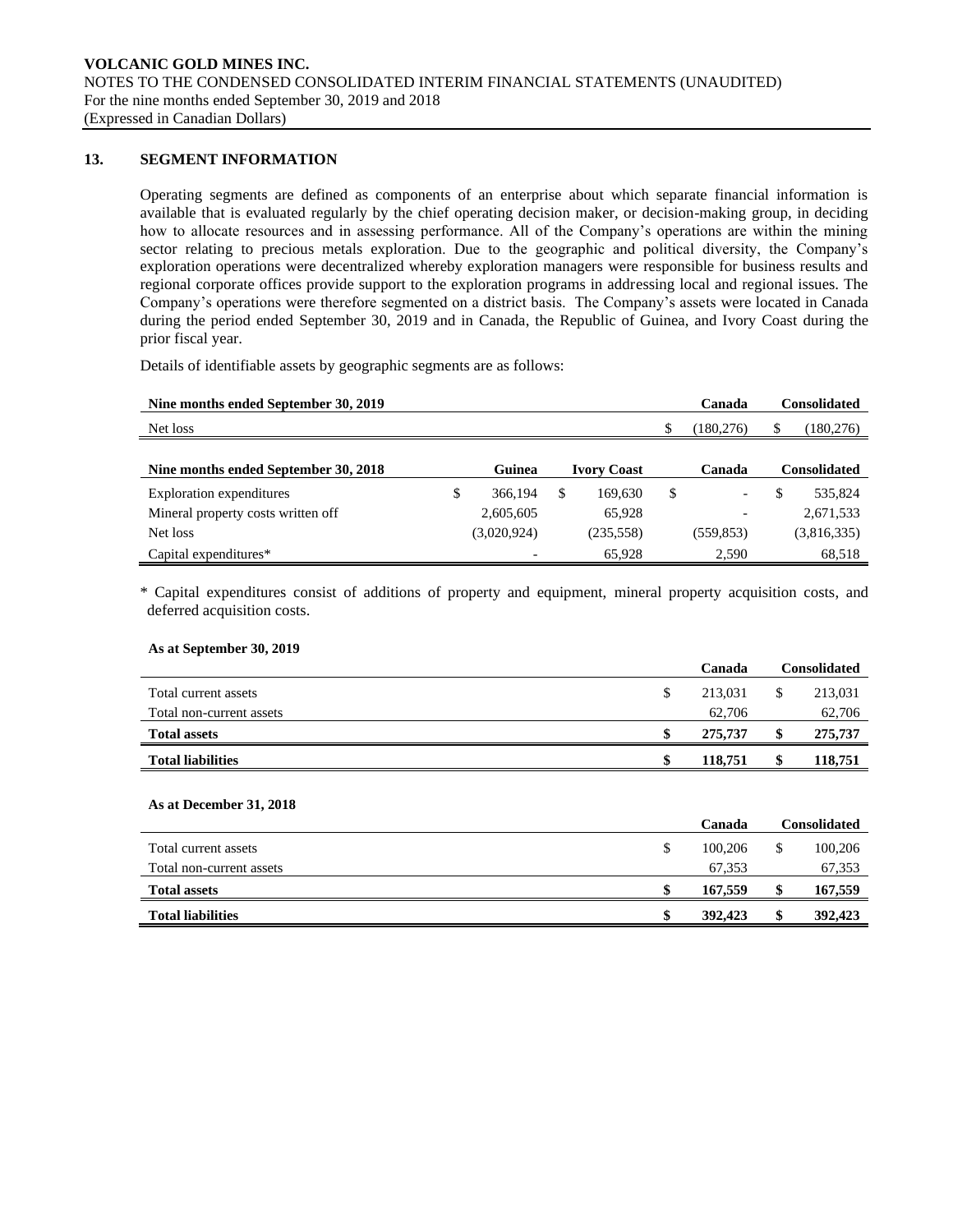### **14. FINANCIAL AND CAPITAL RISK MANAGEMENT**

Financial assets and liabilities are classified in the in the fair value hierarchy according to the lowest level of input that is significant to the fair value measurement. Assessment of the significant of a particular input to the fair value measurement requires judgement and may affect placement within the fair value hierarchy levels. The hierarchy is as follows:

- Level 1: quoted prices (unadjusted) in active markets for identical assets or liabilities.
- Level 2: inputs other than quotes prices included in Level 1 that are observable for the asset or liability, either directly (i.e., as prices) or indirectly (i.e., derived from prices).
- Level 3: inputs for the asset or liability that are not based on observable market data (unobservable inputs).

The carrying value of receivables and accounts payable and accrued liabilities approximates fair value due to the short term nature of the financial instruments. Cash is valued at a level 1 fair value measurement and is classified as fair value through profit or loss. Receivables and long-term deposits are classified as amortized cost. Accounts payable and accrued liabilities are classified as amortized cost.

#### **Risk management**

The Company is exposed to varying degrees to a variety of financial instrument related risks:

#### *Credit risk*

Credit risk is the risk of an unexpected loss if a customer or third party to a financial instrument fails to meet its contractual obligations.

The Company's cash is held at large Canadian financial institution in interest bearing accounts. The Company has no investment in asset backed commercial paper.

#### *Liquidity risk*

Liquidity risk is the risk that the Company will not be able to meet its financial obligations as they fall due.

The Company manages liquidity risk through its capital management as outlined below. Accounts payable and accrued liabilities are due within one year.

#### *Market risk*

Market risk is the risk of loss that may arise from changes in market factors such as interest rates, foreign exchange rates, and commodity and equity prices.

a) Interest rate risk

The Company's exposure to interest rate risk arises from the interest rate impact on cash. The Company's practice has been to invest cash at floating rates of interest, in order to maintain liquidity, while achieving a satisfactory return for shareholders. There is minimal risk that the Company would recognize any loss as a result of a decrease in the fair value of any guaranteed bank investment certificates included in cash as they are generally held with large financial institutions. As at September 30, 2019, the Company is not exposed to significant interest rate risk.

b) Foreign currency risk

The Company is exposed to financial risk related to the fluctuation of foreign currency rates. The Company operates in Canada and formerly the Republic of Guinea. A substantial portion of the Company's expenses have been incurred in US dollars. A significant change in the currency exchange rate between the Canadian dollar relative to the US dollar could have an effect on the Company's results of operations, financial position or cash flows. The Company has not hedged its exposure to currency fluctuations. As at September 30, 2019, the Company is exposed to currency risk through the following financial assets and liabilities denominated in currencies other than the Canadian dollar: